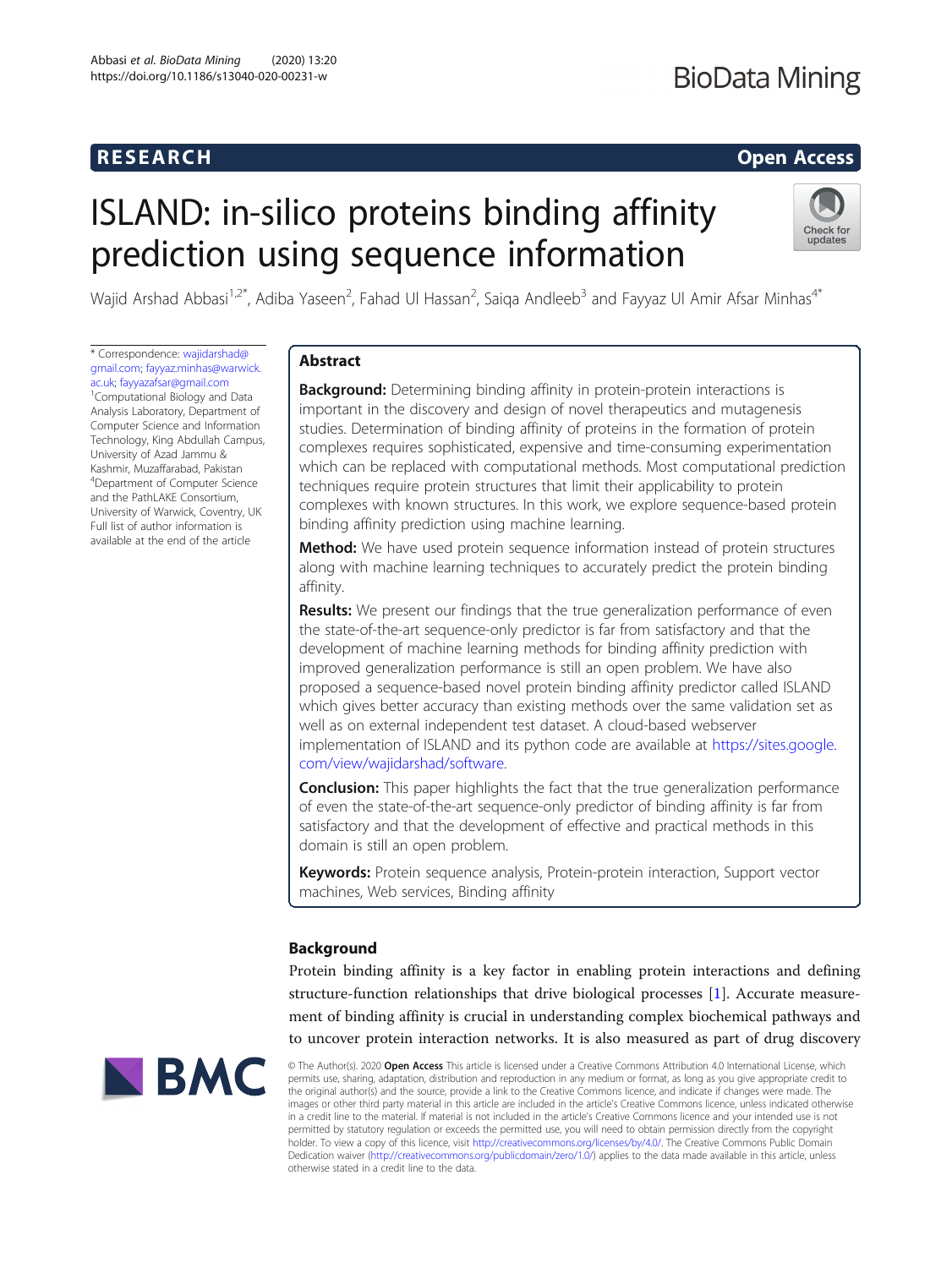<span id="page-1-0"></span>and design to improve drug specificity [[2](#page-11-0)]. It can be measured in terms of the disassociation constant  $(K_d)$  through different experimental methods such as Nuclear magnetic resonance spectroscopy, gel-shift and pull-down assays, analytical ultracentrifugation, Surface Plasmon Resonance (SPR), spectroscopic assays, etc  $[3, 4]$  $[3, 4]$  $[3, 4]$ . However, the accuracy of these methods depends on dissociation rates and these methods cannot be applied at a large scale due to cost and time constraints [[3,](#page-11-0) [5](#page-11-0)]. Therefore, accurate computational techniques can play an important role in the affinity determination of protein complexes.

Various computational methods for binding affinity prediction have been proposed based on free energy perturbation, empirical scoring, and force-field potentials [[6](#page-11-0)–[12](#page-11-0)]. These scoring function based methods are typically trained and evaluated on limited datasets. These methods fail to accurately predict binding affinities for diverse datasets [[13\]](#page-11-0).

Among computational binding affinity prediction methods, machine learning is preferred because of its implicit treatment of any relevant factors involved in protein-protein interactions (PPIs) and the flexibility of using empirical data instead of a fixed or predetermined function form [[14](#page-11-0)]. A representation of the design and use of machine learning models for binding affinity prediction is given in Fig. 1. Machine learning based affinity prediction models require a dataset of diverse protein complexes with experimentally determined affinity values for training. By extracting the feature representation of protein complexes, a regression model is trained which can be used for affinity prediction of a novel complex (Fig. 1). A number of machine learning based studies for protein binding affinity prediction have been proposed in the literature [[5,](#page-11-0) [15](#page-11-0)–[19](#page-11-0)]. Most of these studies are based on a protein binding affinity benchmark dataset with 3-D structures of 144 protein complexes [\[20\]](#page-11-0). The affinity prediction models proposed by Moal et al., Tian et al., and Vangone and Bonvin in their studies are based on 3-D protein structures [[5,](#page-11-0) [15,](#page-11-0) [16](#page-11-0)]. However, protein structures are not available for most protein complexes. Consequently, the sequence-based prediction of binding affinity is an important research problem.

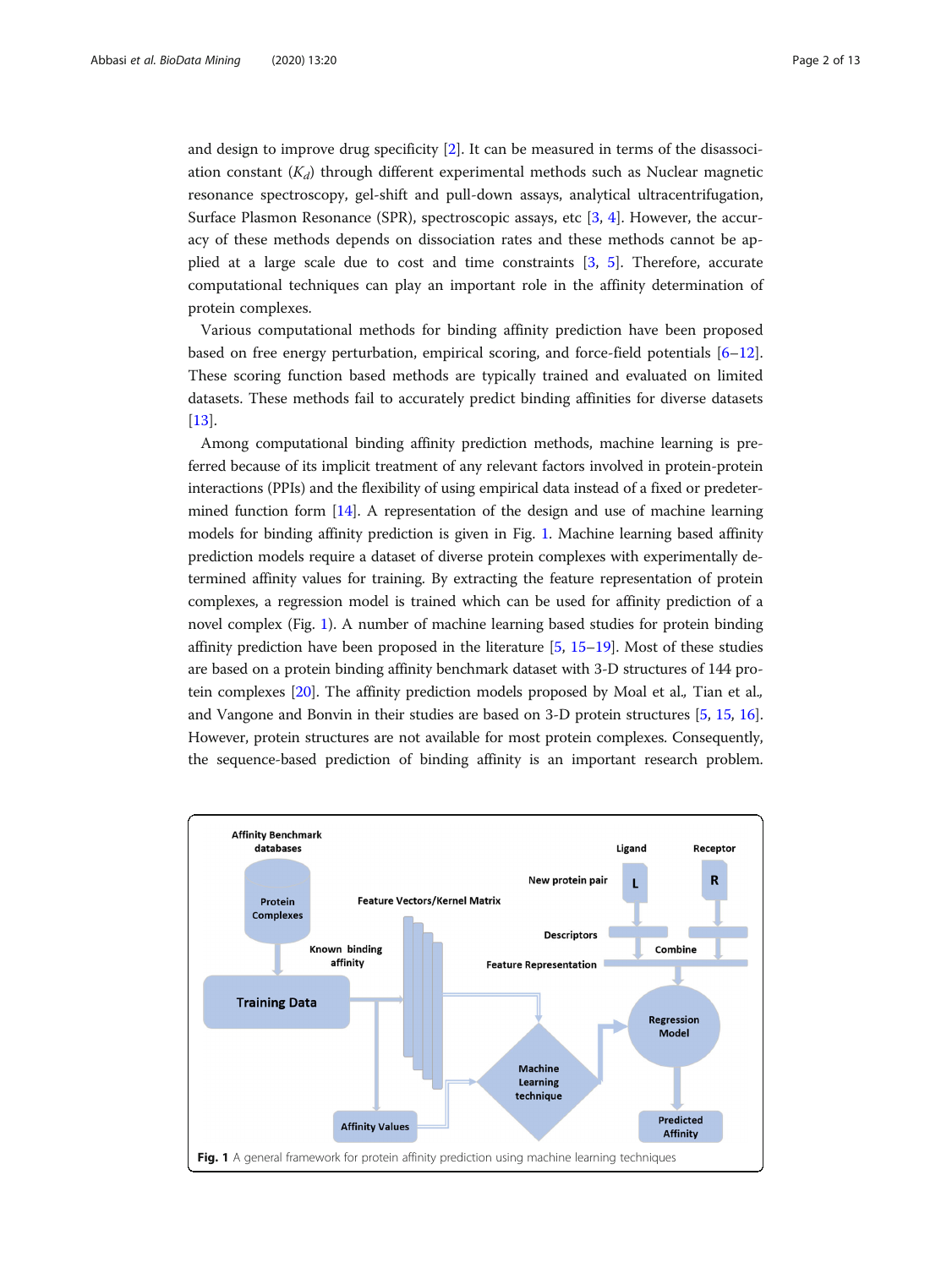Sequence-based binding affinity prediction is challenging because proteins interaction and binding affinity are dependent upon protein structures and functions.

Among sequence-based protein binding affinity prediction models using protein binding affinity benchmark dataset, the model proposed by Yugandhar and Gromiha (PPA-Pred2) is the state of the art absolute binding affinity predictor [[17](#page-11-0)]. PPA-Pred2 claims high accuracy with a high correlation score between true and predicted binding affinity values [\[21](#page-11-0)]. However, their proposed model performed poorly on an external validation dataset [[22\]](#page-11-0). Furthermore, their prediction errors are, surprisingly, lower than the reported deviation in experimental measurements of binding affinity values and the error rates of structure-based prediction techniques [[20,](#page-11-0) [22](#page-11-0)]. Yugandhar and Gromiha have attributed this issue to the difference in experimental conditions and computational platforms [\[21](#page-11-0)]. In this work, we have replicated the validation of PPA-Prep2 on an external independent test dataset as performed by Moal et. al. [[22](#page-11-0)]. Moreover, protein binding affinity prediction models proposed by Chen M, et al. and Srinivasulu YS, et al., had not been evaluated using any external validation datasets, and also these studies did not provide an interface to perform such a validation [[18](#page-11-0), [19\]](#page-11-0). These simple researches have highlighted the need to revisit sequencebased binding affinity prediction and develop novel predictors that can be used in a practical setting. To address this, we have proposed a new binding affinity prediction model called ISLAND (In SiLico protein AffiNity preDictor). Our proposed model uses sequence features alone and gives higher prediction accuracy than the PPA-Pred2 web server.

#### Methods

In this section, we have discussed in detail the methodology adopted to develop and evaluate the performance of sequence-based protein binding affinity predictors.

#### Datasets and preprocessing

We have used protein binding affinity benchmark dataset 2.0 for evaluation of PPA-Pred2 webserver and development of the proposed method ISLAND [[20\]](#page-11-0). This dataset contains 144 non-redundant complexes of proteins for which both bound and unbound structures of the ligand and receptor proteins are available. Protein binding affinities are given in terms of binding free energy  $(\Delta G)$  and disassociation constant ( $K_d$ ). The binding free energy ( $\Delta G$ ) ranges from − 18.58 to − 4.29. Following the same data curation and preprocessing technique used by Yugandhar and Gromiha, we have selected 135 complexes from this dataset [[17\]](#page-11-0). This allows us to have a direct comparison of our method with the one proposed by Yugandhar and Gromiha [[17\]](#page-11-0).

We have also used an external independent test dataset of 39 protein-protein complexes with known binding free energy  $(\Delta G)$  to perform a stringent test of performance comparison between PPA-Pred2 and ISLAND. This dataset is derived from Chen et al. by removing complexes having more than two chains, involving chains of size less than 50 residues, and having an overlap with training data [\[23](#page-11-0)]. This dataset has also been used by Moal et. al. in their evaluation of binding affinity prediction techniques [[22\]](#page-11-0).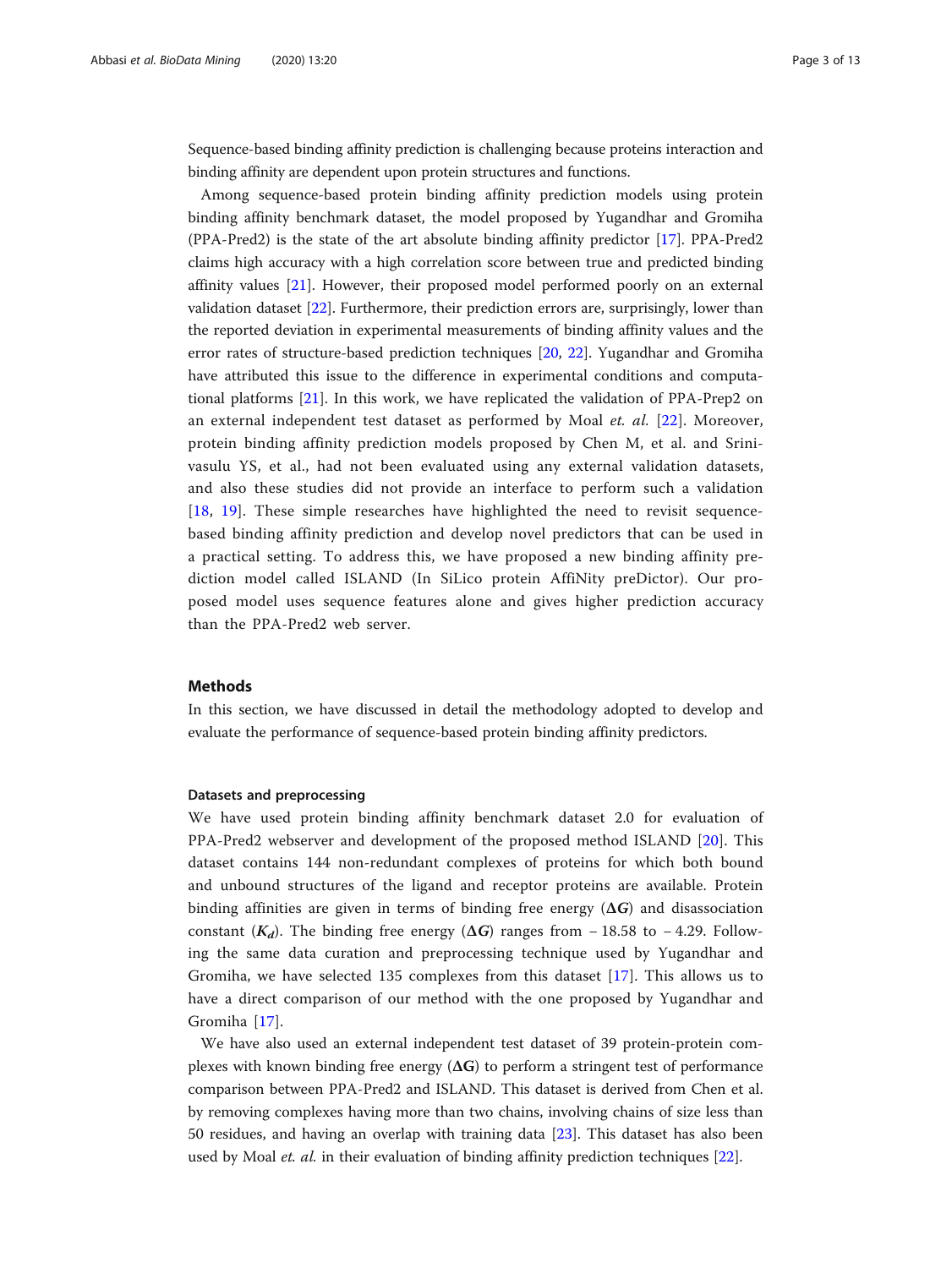#### Evaluation of the PPA-Pred2 webserver

In order to investigate the accuracy of PPA-Pred2, we evaluated its performance on the selected dataset. For this purpose, we accessed PPA-Pred2 [17] through its webserver (URL: [http://www.iitm.ac.in/bioinfo/PPA\\_Pred/\)](http://www.iitm.ac.in/bioinfo/PPA_Pred/) on 03-02-2017. This webserver takes amino acid sequences of ligand and receptor of a protein complex and returns predicted values of change in binding free energy  $(\Delta G)$  and disassociation constant  $(K_d)$ [17]. The results obtained through this evaluation will also serve as a baseline in this study.

#### Sequence homology as affinity predictor

In order to confirm whether simple homology is enough to predict protein binding affinity accurately or not, we have developed a sequence homology-based protein binding affinity predictor as a baseline. For this purpose, we predicted the affinity value of a query protein complex based on the affinity value of its closest homolog in our dataset of protein complexes with known binding affinity values. We performed the Smith-Waterman alignment to determine the degree of homology between two protein complexes using BLOSUM-62 substitution matrix with gap opening and extension penalties of − 11 and − 1, respectively [\[24](#page-11-0), [25\]](#page-11-0).

#### Proposed methodology

We have developed a sequence-only regression model called ISLAND (In SiLico protein AffiNity preDictor), to predict absolute protein binding affinity values rather calssifying protein complexes into low and high affinity as in case of LUPI [[26](#page-11-0)]. To develop ISLAND, we have used different regression methods, evaluation protocols, and sequence-based feature extraction techniques. The methodology adopted for the development of the ISLAND is detailed below.

#### Sequence-based features

In machine learning based prediction models, we require a feature representation of each example for training and testing (Fig. [1\)](#page-1-0). Therefore, we have represented each complex in our dataset through a feature representation obtained from individual chains in the ligand  $(l)$  and receptor  $(r)$  of each complex. We used several explicit features and various kernel representations to model sequence-based attributes of protein complexes. We discuss the sequence-based features used in this study below.

#### Explicit features

Amino acid composition features (AAC) These features capture the occurrences of different amino acids in a protein sequence. It gives a 20-dimensional feature vector  $\phi_{AAC}(s)$  of a given sequence s such that the  $\phi_{AAC}(s)_k$  contains the number of times amino acid  $k$  occurs in  $s$  [[27\]](#page-11-0). This feature representation has successfully been used to predict protein interactions, binding sites, and prion activity [[27](#page-11-0)–[29](#page-11-0)].

Average BLOSUM-62 features (Blosum) In contrast to AAC, this feature representation models the substitutions of physiochemically similar amino acids in a protein. In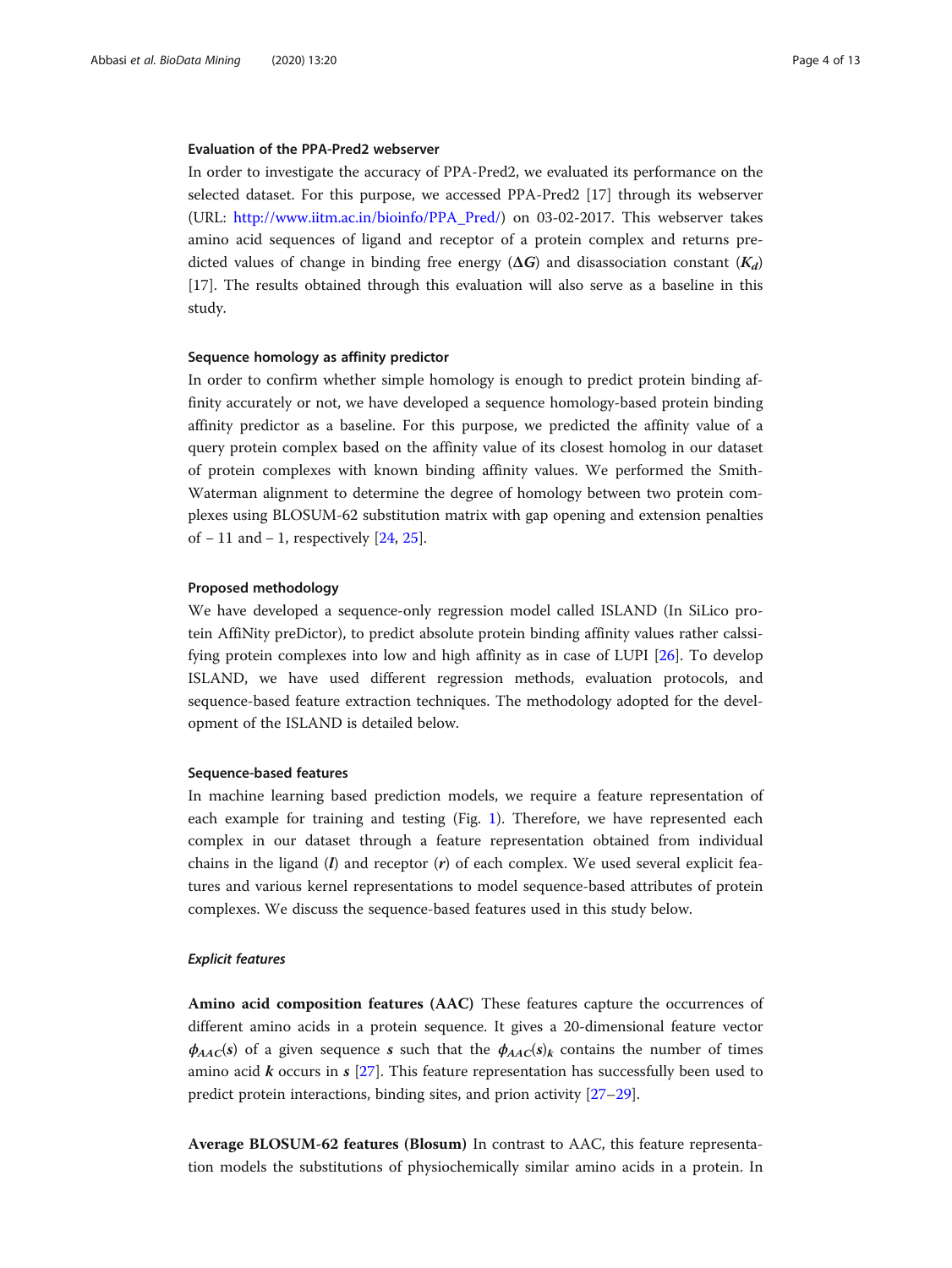this feature representation, protein sequence  $s$  is converted into a 20-dimensional feature vector by simply averaging the columns from the BLOSUM-62 substitution matrix corresponding to the amino acids in the given sequence. Mathematically,  $\phi_{Blosum}(s) = \frac{1}{|s|}$  $\sum_{i=1}^{|s|} B_i$ , where  $B_i$  is the column of the BLOSUM-62 substitution matrix [[24](#page-11-0)] corresponding to the  $i<sup>th</sup>$  residue in  $s$ .

Propy features (propy) In order to capture the biophysical properties of amino acids and sequence-derived structural features of a given protein sequence, we used a feature extraction package called propy [[30](#page-12-0)]. It gives a 1537-dimensional feature representation  $\phi_{\text{propy}}(s)$  of a given sequence s. This representation includes pseudo-amino acid compositions (PseAAC), autocorrelation descriptors, sequence-order-coupling number, quasi-sequence-order descriptors, amino acid composition, transition and the distribution of various structural and physicochemical properties [[31](#page-12-0), [32](#page-12-0)].

Position specific scoring matrix features (PSSM) This feature representation models the evolutionary relationships between proteins. To get this representation, we used the Position Specific Scoring Matrix (PSSM) of a given protein sequence [[33](#page-12-0)]. We obtained the PSSM for each protein chain in a complex by using PSI-BLAST for three iterations against the non-redundant (nr) protein database with an e-value threshold of  $10^{-3}$  [[33](#page-12-0),  $34$ . In this feature representation, we represent the protein sequence s by the average of columns in its PSSM. This results in a 20-dimensional feature vector  $\phi_{PSSM}(s) = \frac{1}{|s|}$  $\sum_{i=1}^{|s|} F_i^s$ , where  $F_i^s$  is the column in the PSSM corresponding to the i<sup>th</sup> residue in *s*.

ProtParam features (ProtParam) In order to capture different physiochemical properties of a protein such as the molecular weight of the protein, aromaticity, instability index, isoelectric point, and secondary structure fractions, we have used ProParam ExPASy tools to get ProtParam representation [[35](#page-12-0)–[37](#page-12-0)]. This leads to a 7-dimensional feature representation  $\phi_{ProtParam}(s)$  of a given sequence s.

#### Kernel representations

In addition to using explicit protein sequence features in our machine learning models for binding affinity prediction, we have also experimented with different sequencebased kernel [\[38,](#page-12-0) [39](#page-12-0)]. Kernel methods present an alternate way of sequence representation by modeling the degree of similarity between protein sequences instead of an explicit feature representation [[38\]](#page-12-0). Kernel-based methods such as support vector machines and support vector regression can make use of these kernel function scores in their training and testing [[40\]](#page-12-0). Different sequence kernels used in this work are described below. Each of these kernels  $k(a, b)$  can be interpreted as a function that measures the degree of similarity between sequences  $a$  and  $b$ .

Smith-Waterman alignment kernel (SW kernel) We have used the Smith-Waterman alignment algorithm for determining the degree of similarity between two protein se-quences [\[25\]](#page-11-0). The Smith-Waterman kernel  $k_{SW}(a, b)$  is simply the alignment score obtained from the Smith-Waterman local alignment algorithm using BLOSUM-62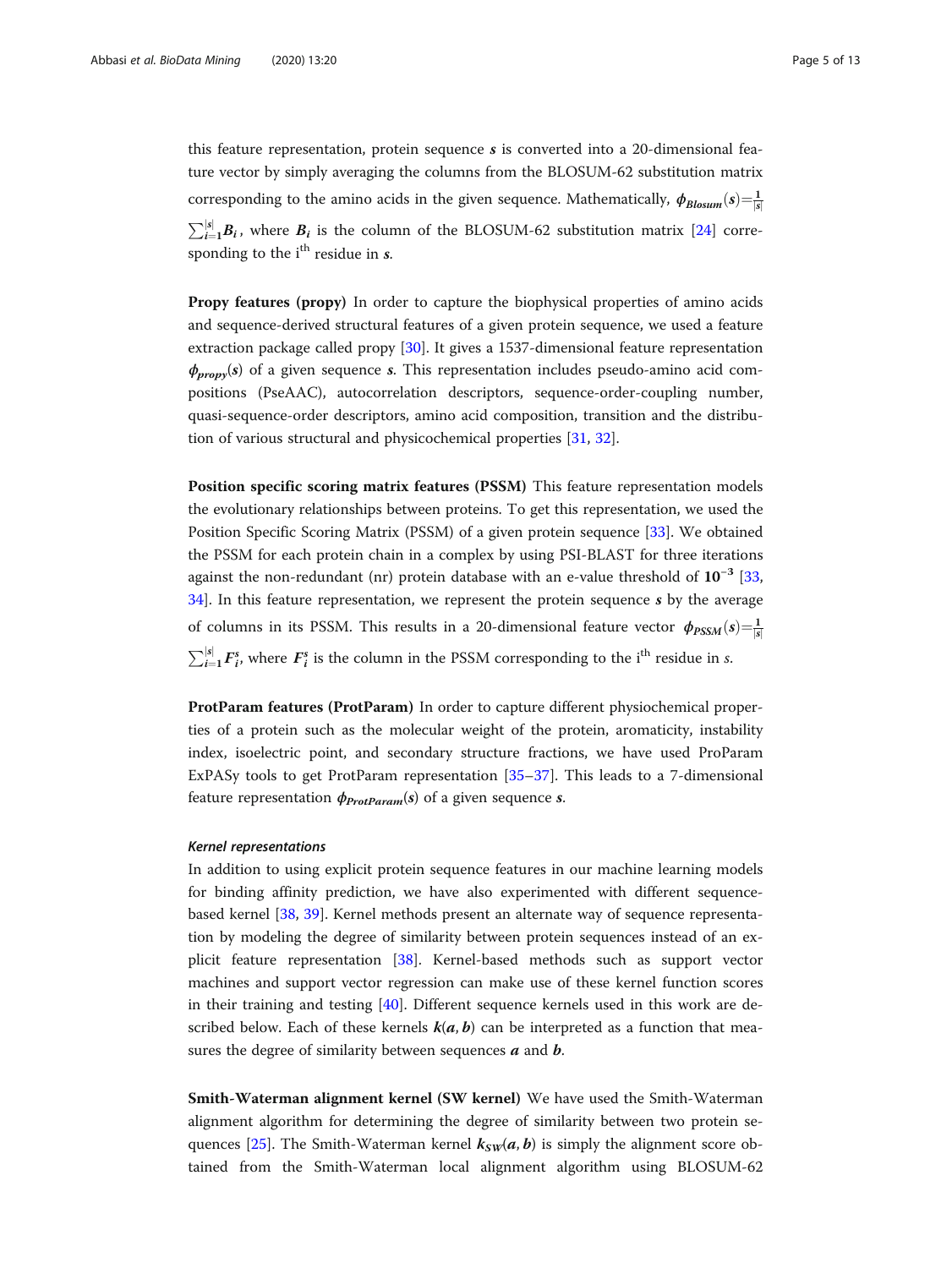substitution matrix with gap opening and extension penalties of − 11 and − 1, respectively. It is important to note that this kernel may not satisfy the Mercer's conditions as the eigen values of the kernel matrix may be negative [[41\]](#page-12-0). We addressed this issue by subtracting the most negative eigenvalue of the original kernel matrix from its diagonal elements [\[42\]](#page-12-0). From a theoretical point of view, this kernel can be interpreted as the optimal local alignment score of the two sequences [[42\]](#page-12-0). Mathematically, the Smith-Waterman alignment score  $k_{SW}(a, b)$  between sequences, a and b can be written as follows [\[42\]](#page-12-0).

$$
k_{SW}(a,b) = \max_{\pi \in \Pi(1,r)} p(a,b,\pi) \tag{1}
$$

Here,  $\Pi(a, b)$  denote the set of all possible local alignments between a and b, and  $p(a, b, \pi)$  represents the score of the local alignment  $\pi \epsilon \Pi(a, b)$  between a and b.

Local alignment kernel (LA kernel) Local alignment kernel is useful for comparing sequences of different lengths that share common parts  $[40, 42]$  $[40, 42]$  $[40, 42]$  $[40, 42]$  $[40, 42]$ . In contrast to the Smith-Waterman alignment kernel which considers only the optimal alignment, this kernel sums up contributions of all the possible local alignments of input sequences. Mathematically, the local alignment score  $k_{LA}(a, b)$  between sequences, a and b can be written as follows [[42\]](#page-12-0).

$$
k_{LA}^{\beta}(a,b) = \sum_{\pi \in \Pi(\mathbf{a},\mathbf{b})} \exp(\beta p(a,b,\pi)) \tag{2}
$$

Here in Eq. (2),  $\beta \ge 0$  is a parameter that controls the sensitivity of the LA kernel. For larger values of  $\beta$  score of LA kernel approaches SW kernel score [\[42\]](#page-12-0). We have used  $\beta$  = 0.1 based on empirical performance.

Mismatch kernel (MM kernel) The mismatch kernel captures the degree of overlap between subsequences of the two sequences while allowing mismatches [\[43\]](#page-12-0). MM kernel  $k_{MM}^{k,m}(a, b)$  gives the number of subsequences of length k that are present in both the input sequences  $a$  and  $b$  with a maximum of  $m$  mismatches. Ranges for the values of k and m are 3 − 9 and 0 − 5, respectively. We have used  $k = 5$  and  $m = 3$  based on empirical performance.

#### Complex level features representation

We need to predict protein binding affinity at the complex level. Since we have extracted features at the chain level, therefore, we require a mechanism to obtain a complex level feature representation from individual chains. The basic mechanism of combining individual chain level feature representation from each ligand and receptor to form a complex level representation is shown in Fig. [2](#page-6-0). Complex level representation is obtained for explicit features by concatenation of chain level features and for kernels by adding kernels over the constituent chains of a complex.

#### Feature concatenation

In our machine learning model, a complex c is represented by the tuple  $c \equiv ((l, r), y)$ , where  $(l, r)$  is the pair of ligand and receptor proteins in the complex and  $\gamma$  is the corresponding affinity value. To generate the complex level feature representation  $\psi(c)$ , we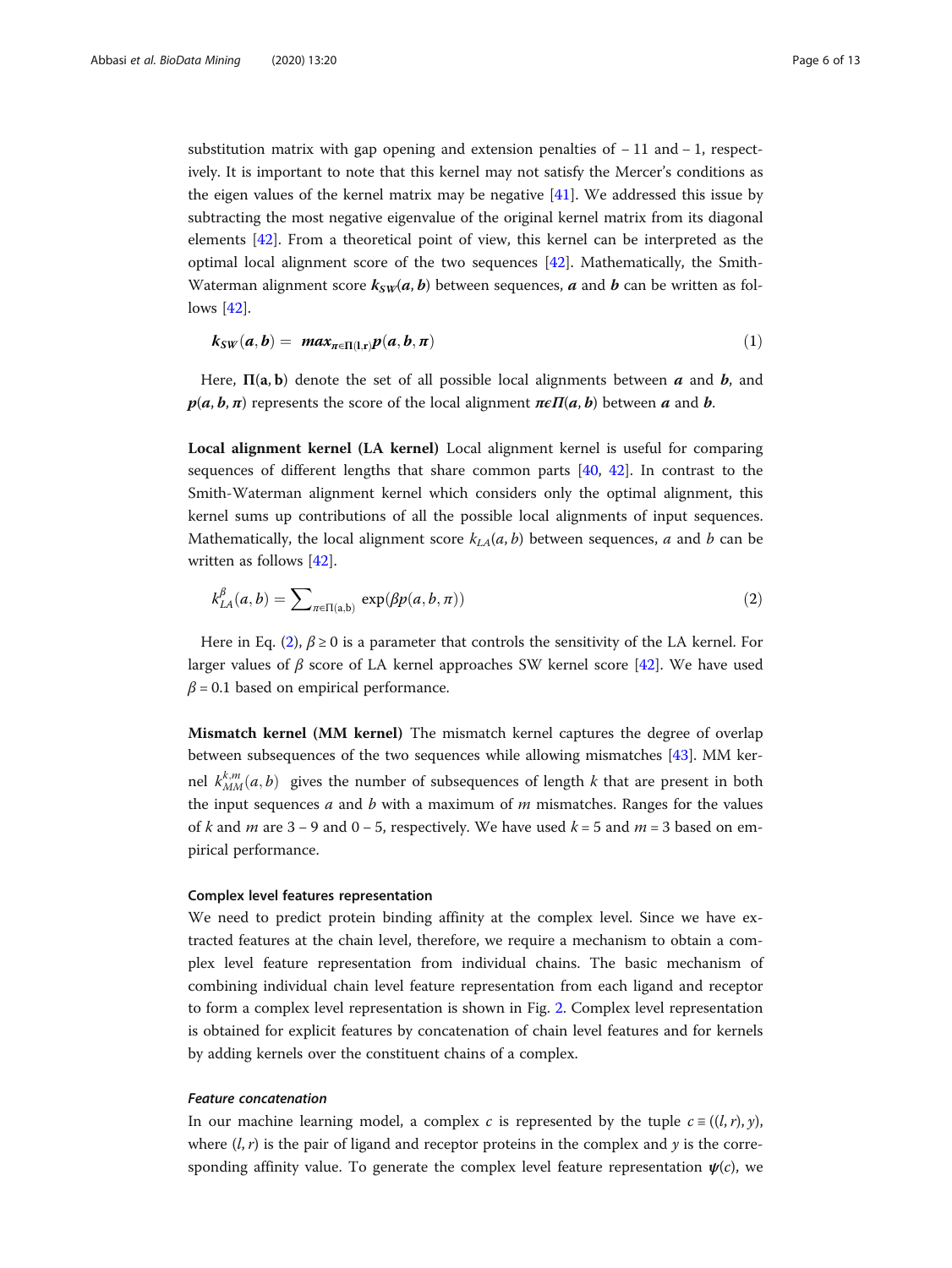<span id="page-6-0"></span>

simple concatenate the feature representations of respective ligand and receptor as  $\psi(c)$ 

$$
)=\begin{bmatrix} \psi_{Avg}(l) \\ \psi_{Avg}(r) \end{bmatrix}.
$$
 Here,  $\psi_{Avg}(l) = \frac{1}{|l|} \sum_{q \in l} \phi(q)$  and  $\psi_{Avg}(r) = \frac{1}{|r|} \sum_{q \in r} \phi(q)$  are the explicit feature representations averaged across all the chains present in the ligand and receptor proteins, respectively. This method of feature representation generation has already been used for protein interacting residues predictor [44].

#### Combining kernels

To make predictions at the complex level from sequence-based kernels, we have developed a complex-level kernel by simply averaging the kernel function values of individual chains from the two complexes  $[38]$ . Mathematically, the kernel over complexes c and c is given by  $K(c, c') = \frac{1}{|c| \times |c'|} \sum_{i}$  $q \in c, q' \in c'$  $k(q,q^{'})$ , where  $k(q,q^{'})$  is the chain level kernel

over two chains from the two complexes.

#### Regression models

Here, we begin by presenting the binding affinity prediction problem as a regression problem. In machine learning based affinity prediction, a dataset consisting of  $N$  examples  $(c_i, y_i)$ , where  $i = 1...N$ . In this representation,  $c_i$  is a complex with known binding affinity  $y_i$ . The feature representation of  $c_i$  is  $\psi(c_i)$ . Our objective in machine learning based regression is to train a model  $f(c)$  that can predict the binding affinity of the complex c. The learned regression function  $f(\cdot)$  should generalize well over previously unseen complexes. We used the following regression techniques through Scikit-learn to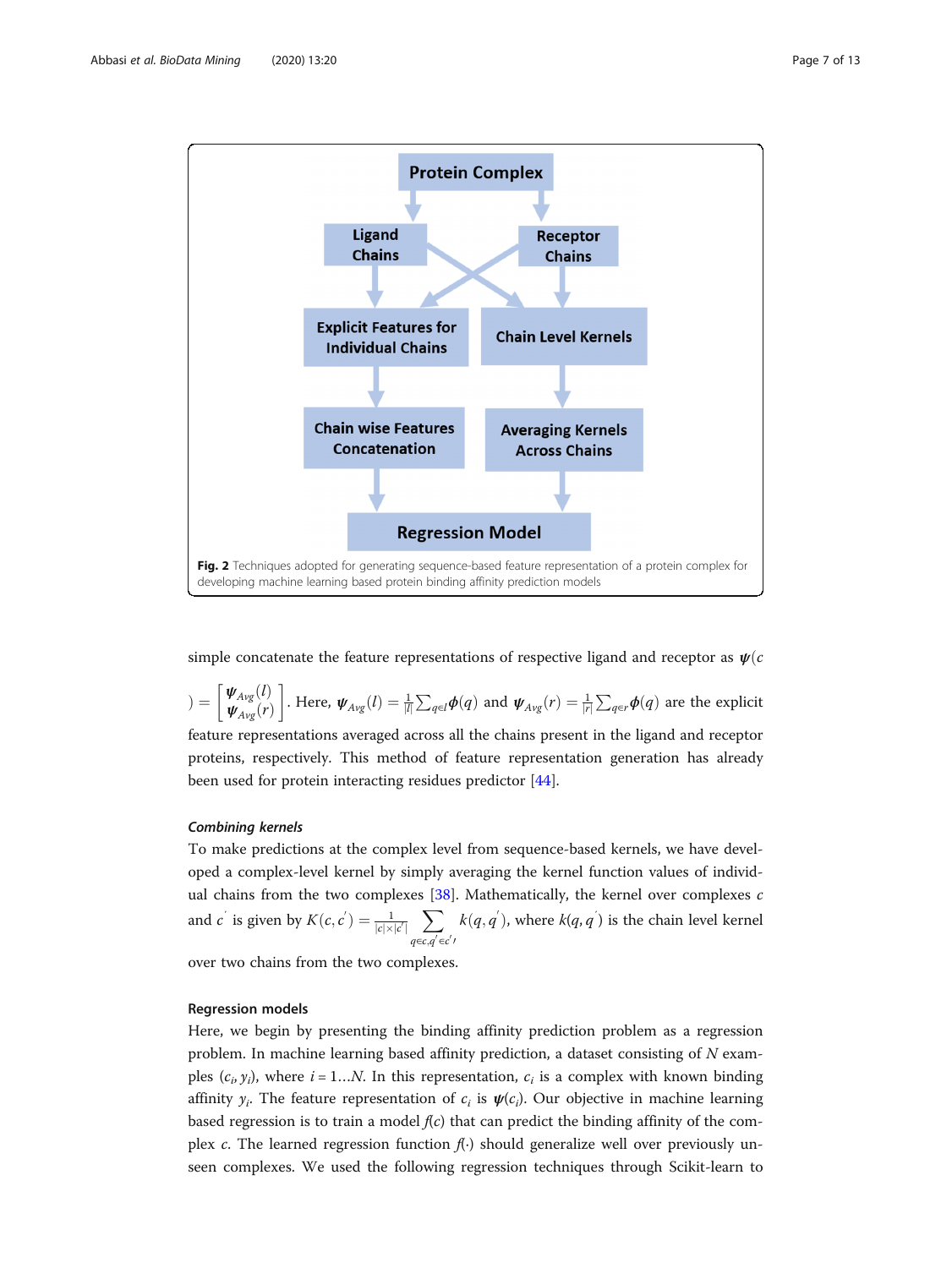get different regression models [[45](#page-12-0)]. It is also important to note that the feature representations are normalized to have unit norm and standardized to zero mean and unit standard deviation before using them in the regression model.

#### Ordinary least-squares regression (OLSR)

Ordinary least squares (OLS) estimates the regression function  $f(c) = w^T \psi(c) + b$  by minimizing the sum of squared error between the actual and predicted affinity values  $\min_{\pmb w,b} \sum^N$  $\sum_{i} (y_i - f(c_i))^2$  [\[46\]](#page-12-0). Here, w and b are parameters to be learned. This technique has been used previously for protein binding affinity prediction [[17\]](#page-11-0). We have used this

#### Support vector regression (SVR)

technique as a baseline in our study.

Support Vector Machines have been effectively used to solve different computational problems in bioinformatics [[47\]](#page-12-0). Support Vector Regression (SVR) performs regression using  $\varepsilon$ -insensitive loss and, by controlling model complexity [[48\]](#page-12-0). Training a SVR for protein binding affinity prediction involves optimizing the objective function given in Eq. (3) to learn a regression function  $f(c) = \boldsymbol{w}^T \boldsymbol{\psi}(c) + b$ .

$$
\min_{w,b} \frac{1}{2} ||w||^2 + C \sum_{i=1}^N (\xi_i^+ + \xi_i^-)
$$
  
Such that for all  $i : \begin{cases} y_i - f(c_i) \le \varepsilon + \xi_i^+ \\ f(c_i) - y_i \le \varepsilon + \xi_i^- \\ \xi_i^+, \xi_i^- \ge 0 \end{cases}$  (3)

Here,  $\frac{1}{2}||w||^2$  controls the margin,  $\xi_i^+$  and  $\xi_i^-$  capture the extent of margin violation for a given training example and  $C$  is the penalty of such violations  $[47]$  $[47]$ . We used both linear and radial basis function (rbf) SVR in this study. The values of C, gamma, and epsilon were optimized during model selection. SVR has already been used for the same purpose in previous studies [\[17\]](#page-11-0).

#### Random Forest regression (RFR)

Random Forest regression (RFR) is an ensemble of regression trees used for nonlinear regression [\[49](#page-12-0)]. Each regression tree in the RF is based on randomly sampled subsets of input features. We optimized RF with respect to the number of decision trees and a minimum number of samples required to split in this study using grid search. This regression technique has been used in many related studies [[15,](#page-11-0) [50,](#page-12-0) [51](#page-12-0)].

#### Model evaluation and performance assessment

To evaluate the performance of all the trained regression models, we have used Leave One Complex Out (LOCO) cross-validation (CV) [[52\]](#page-12-0). In LOCO, a regression model is developed with  $(N-1)$  complexes and tested on the left out complex. This process is repeated for all the N complexes present in the dataset. We used Root Mean Squared Error RMSE  $=\sqrt{\frac{1}{n}\sum_{i=1}^{N}(y_i-f(c_i))^2}$  and Pearson correlation coefficient  $(P_r)$  between the predicted  $f(c_i)$  and actual  $y_i$ , as performance measures for model evaluation and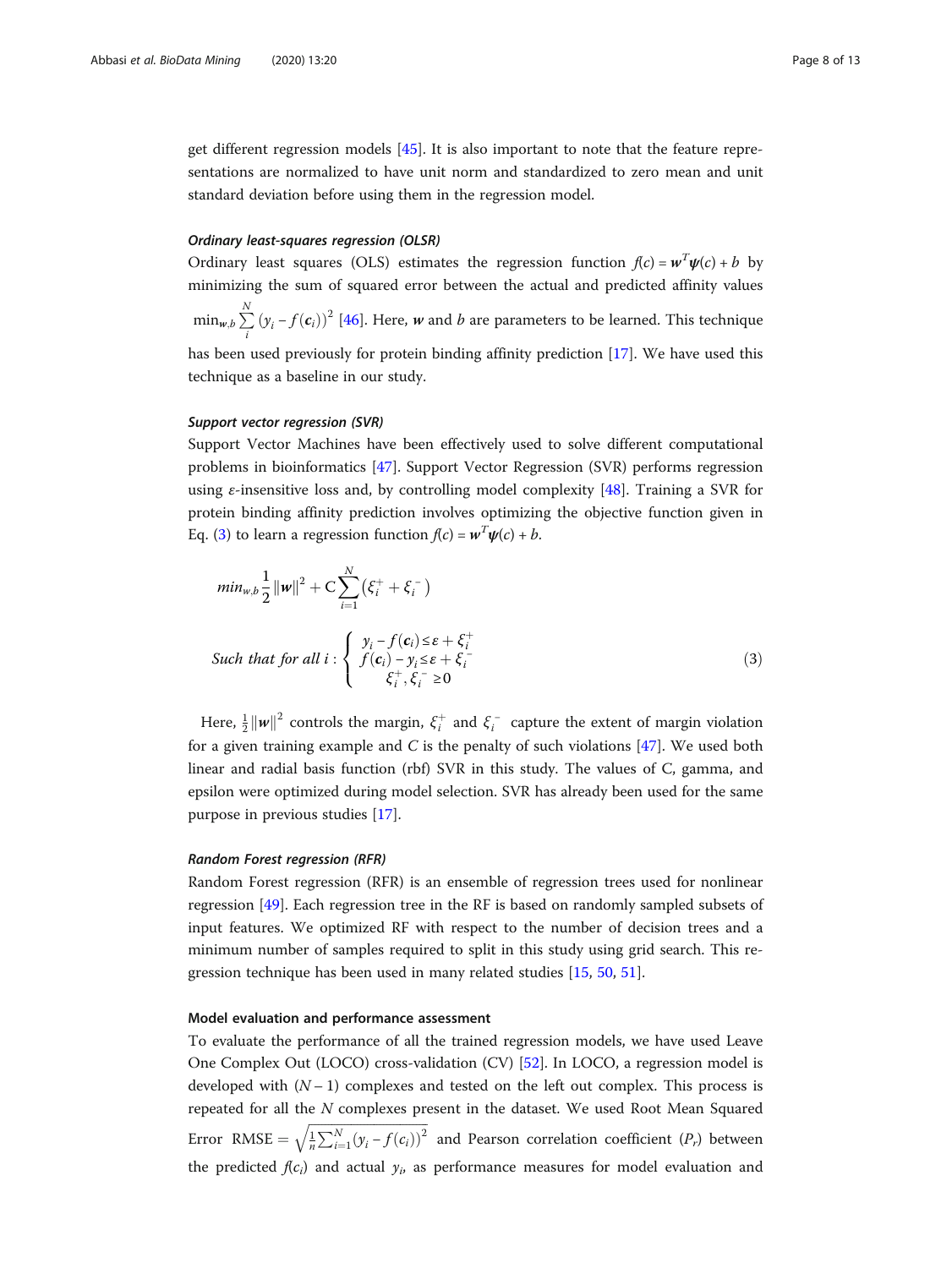performance assessment. To check the statistical significance of the results, we have also estimated the P-value of the correlation coefficient scores. We used grid search over training data to find the optimal values of hyper-parameters of different regression models.

#### **Webserver**

We have deployed ISLAND as a webserver that takes a pair of protein sequences in plain text and predicts their binding affinity. After the successful submission of protein sequences, the result page shows predicted binding affinity along with disassociation constant  $(K_d)$ . A Python implementation of the proposed method together with a webserver is available at [http://faculty.pieas.edu.pk/fayyaz/software.html#](http://faculty.pieas.edu.pk/fayyaz/software.html) island.

#### Results and discussion

In this section, we discuss the results and give details of the major outcomes of our study.

#### Binding affinity prediction through sequence homology

As a baseline, we have obtained the predicted affinity values of all 135 complexes in our dataset using a sequence homology-based affinity prediction method. The Pearson correlation coefficient ( $P_r$ ) between predicted and experimental values of  $\Delta G$  is 0.29 with a Root Mean Squared Error (RMSE) of 3.20. These results with poor correlation and high RMSE value show that the sequence homology only cannot be effectively used to predict the binding affinity of the protein complexes. As discussed in the next section, our machine learning based method performs significantly better than homologybased predictions.

#### Binding affinity prediction through ISLAND

We have evaluated the performance of three different regression models (OLSR, RFR, and SVR) along with eight different types of sequence descriptors with LOCO crossvalidation over the docking benchmark dataset. The results of this analysis are shown in Table [1](#page-9-0) in the form of Root Mean Squared Error (RMSE) and Pearson correlation coefficient  $(P_r)$  along with statistical significance  $(P$ -value). With explicit features, we obtained a maximum correlation of  $0.41$  with RMSE = 2.60 between predicted and experimental values of  $\Delta G$  using propy through SVR (Table [1](#page-9-0)). While using kernel descriptors, we obtained a maximum correlation of 0.44 with an RMSE = 2.56 between predicted and experimental  $\Delta G$  values using the local alignment kernel (see in Table [1](#page-9-0)). We have achieved the best performance through local kernel across all sequence descriptors used in this study as shown in Table [1.](#page-9-0) Moreover, LA kernel performs better than SW kernel because of considering the effect of all the local alignments rather taking the best alignment as in the case of SW kernel. The RMSE value of ISLAND predictions is quite close to the range of experimental uncertainties  $(1-2 \text{ kcal/mol})$  as reported by Kastritis et al. [\[20](#page-11-0)]. Our proposed method outperforms the previous sequence-based method proposed by Srinivasulu YS, et al., with a reported correlation coefficient of 0.34 through Jackknife cross validation [[19\]](#page-11-0). Another protein sequencebased method involving deep learning proposed by Chen M, et al., reported a higher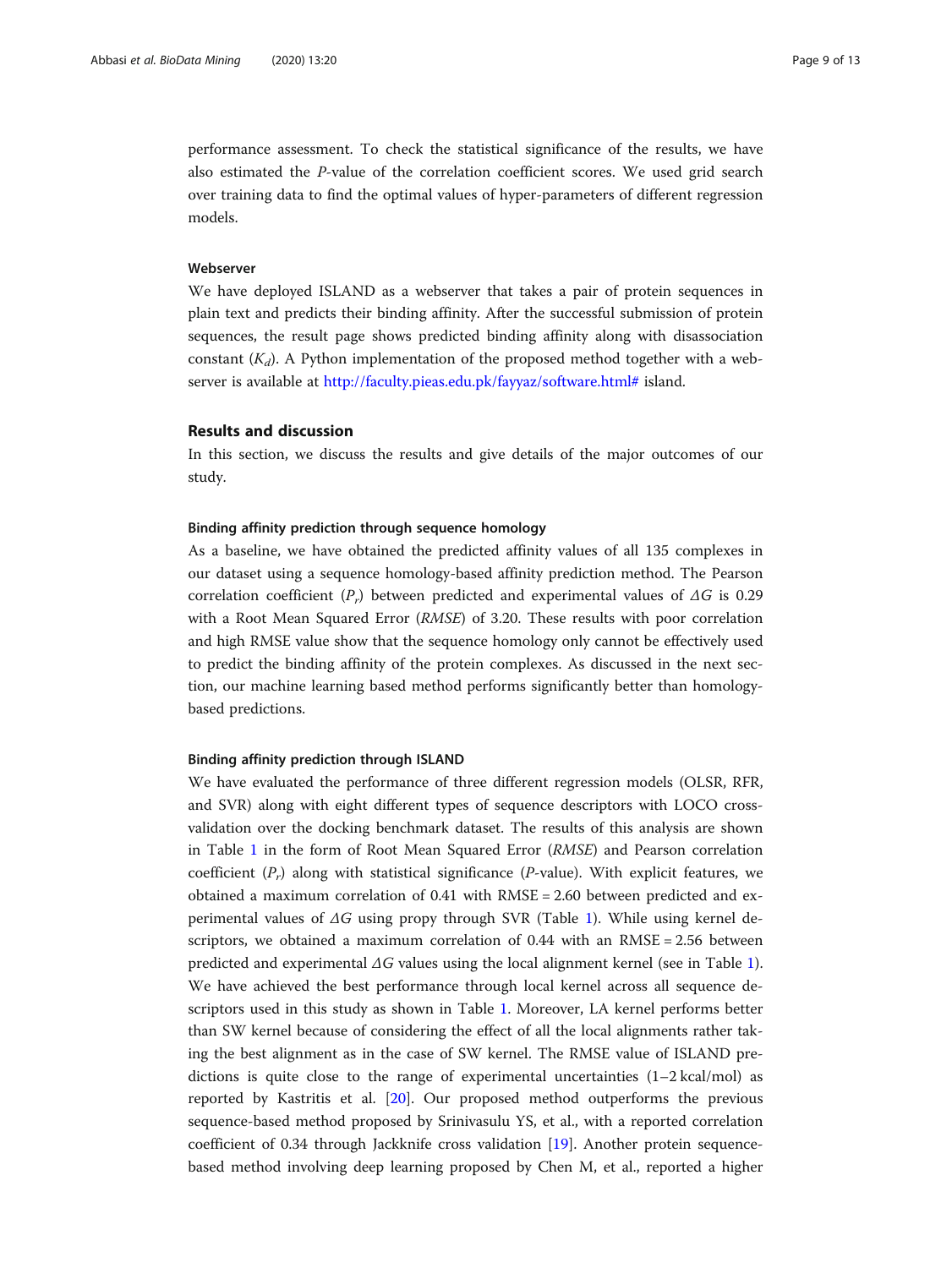| Feature<br><b>Descriptors</b> | <b>Regression Models</b> |                      |             |            |                      |             |            |                      |             |
|-------------------------------|--------------------------|----------------------|-------------|------------|----------------------|-------------|------------|----------------------|-------------|
|                               | <b>OLSR</b>              |                      |             | <b>RFR</b> |                      |             | <b>SVR</b> |                      |             |
|                               | $P_r$                    | P-value              | <b>RMSE</b> | $P_r$      | P-value              | <b>RMSE</b> | Р,         | P-value              | <b>RMSE</b> |
| AAC                           | 0.20                     | $1.5 \times 10^{-2}$ | 3.19        | 0.40       | $6.4 \times 10^{-7}$ | 2.66        | 0.40       | $1.0 \times 10^{-6}$ | 2.69        |
| Blosum                        | 0.20                     | $1.4 \times 10^{-2}$ | 3.10        | 0.37       | $2.8 \times 10^{-7}$ | 2.71        | 0.39       | $1.5 \times 10^{-5}$ | 2.67        |
| propy                         | 0.14                     | $1.3 \times 10^{-1}$ | 3.67        | 0.39       | $3.0 \times 10^{-3}$ | 2.64        | 0.41       | $1.1 \times 10^{-6}$ | 2.60        |
| <b>PSSM</b>                   | 0.19                     | $7.2 \times 10^{-1}$ | 3.68        | 0.38       | $1.1 \times 10^{-5}$ | 2.67        | 0.37       | $1.5 \times 10^{-5}$ | 2.66        |
| ProtParam                     | 0.25                     | $3.0 \times 10^{-3}$ | 2.82        | 0.34       | $4.7 \times 10^{-5}$ | 2.72        | 0.37       | $9.4 \times 10^{-6}$ | 2.64        |
| SW kernel                     | results not applicable   |                      |             |            |                      |             | 0.37       | $2.1 \times 10^{-6}$ | 2.63        |
| LA kernel                     |                          |                      |             |            |                      |             | 0.44       | $1.2 \times 10^{-8}$ | 2.56        |
| MM kernel                     |                          |                      |             |            |                      |             | 0.38       | $7.1 \times 10^{-6}$ | 2.66        |

<span id="page-9-0"></span>Table 1 Performance of regression models trained on the range of protein sequence descriptors using loco cross validation

accuracy with a correlation coefficient of 0.873 using 10-fold cross-validation and SKEMPI dataset [\[18](#page-11-0), [53](#page-12-0)]. However, the cross-validation scheme adopted by Chen M, et al., may not conform to the underlying problem as SKEMPI dataset involves more than one mutant proteins of a single protein complex [[18](#page-11-0), [52](#page-12-0), [53](#page-12-0)].

The performance of the ISLAND is also comparable with the methods based on 3-D protein structures such as DFIRE  $(P_r = 0.35)$ , PMF  $(P_r = 0.37)$ , RBF  $(P_r = 0.44)$ , M5'  $(P_r = 0.45)$  and RF  $(P_r = 0.48)$  as reported by Moal et al. [[15\]](#page-11-0). Despite getting the comparable performance of ISLAND with structure-based methods, there is still a lot of room for improvement in affinity prediction from sequence information alone.

#### Comparison using external independent test dataset

We obtained the predicted binding affinity values for all the complexes in our external validation dataset using both PPA-Pred2 and ISLAND. We have seen a significant performance improvement of the ISLAND in terms of RMSE between predicted and experimental ΔG values. We obtained an RMSE of 1.98 with ISLA ND whereas PPA\_Pred2 gives us an RMSE of 4.78. We have also seen a significant performance improvement of both the methods in terms of Pearson correlation coefficient and absolute error with values 0.35, 1.52 and 0.05, 2.63 through ISLAND and PPA\_Pred2, respectively. We have also shown a comparison between ISLAND and PPA-Pred2 in terms of absolute error between predicted and actual binding affinity values of all the complexes in our validation set in Fig. [3.](#page-10-0) The binding affinity of > 60% complexes were predicted within an absolute error of 1.5 kcal/mol using ISLAND, whereas, through PPA-Pred2 absolute error for these complexes is above 2.5 kcal/mol (see in Fig. [3](#page-10-0)). These results show better performance of our proposed method for binding affinity prediction of proteins in a complex in comparison to PPA-Pred2. These performance improvements of ISLAND over PPA-Pred2 are based on a proper model selection with parameters tuned using grid search and better feature engineering by using different kernels. Moreover, these results also support the criticism of Moal *et. at.*, on PPA-Pred2 and suggest a need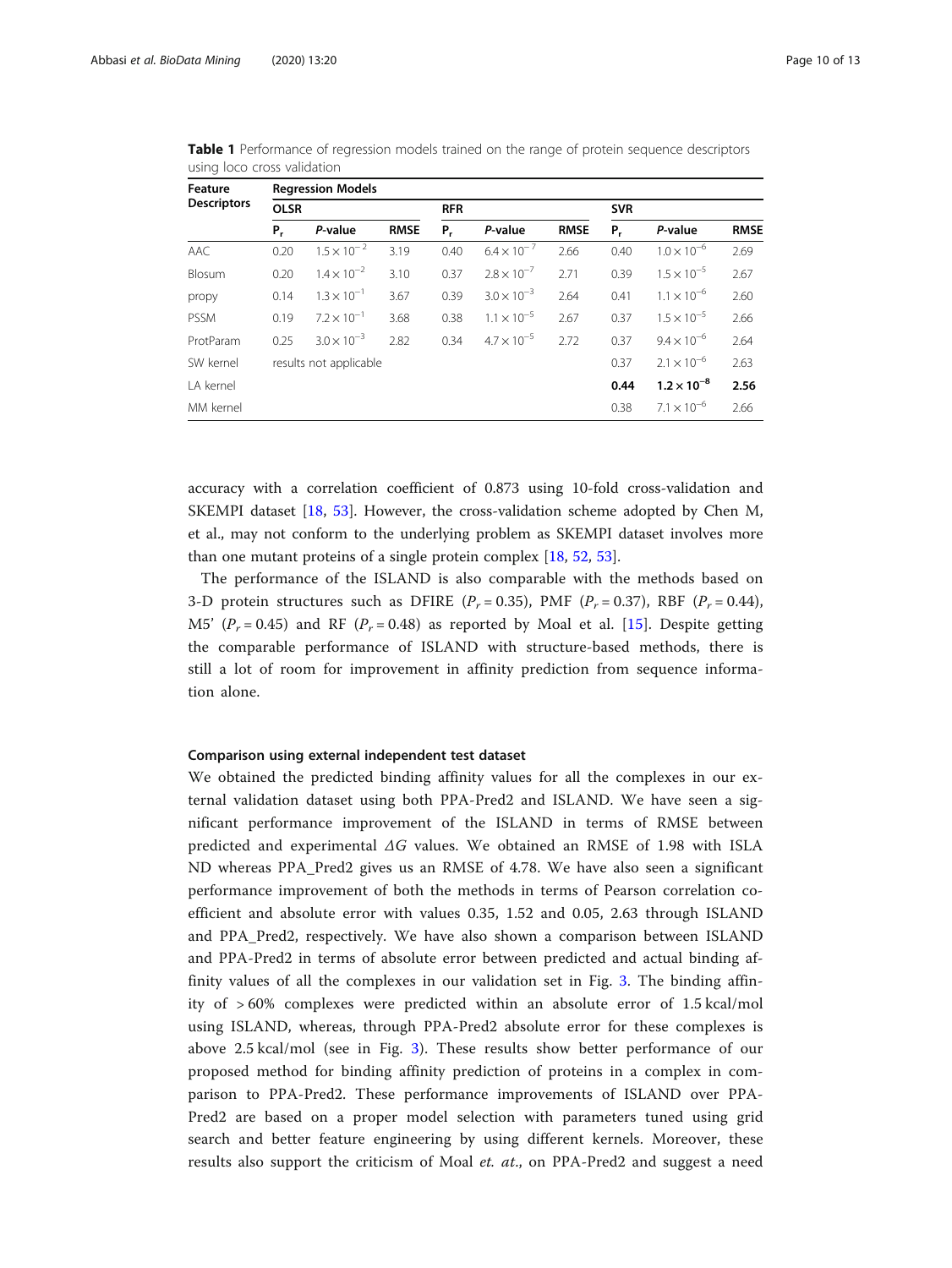<span id="page-10-0"></span>

for further work on methods of protein binding affinity prediction using sequence information [\[22](#page-11-0)].

### Conclusions

This paper highlights the fact that the true generalization performance of even the state-of-the-art sequence-only predictor of binding affinity is far from satisfactory and that the development of effective and practical methods in this domain is still an open problem. As already suggested in recent studies by Dias & Kolaczkowski and Abbasi et al., to achieve better performance in this domain, we need either a significant increase in the amount of quality affinity data or methods of leveraging data from similar problems [[26\]](#page-11-0) [54]. We also propose a novel sequence-only predictor of binding affinity called ISLAND which gives better accuracy than PPA-Pred2 webserver and other existing methods over the same external independent test set.

#### Acknowledgments

The authors are thankful to K. Yugandhar and M. Michael Gromiha, Indian Institute of Technology Madras, India for providing relevant data for this study. We would also like to thank Dr. Hanif Durad and Dr. Javaid Khurshid, DCIS, PIEA S, Pakistan for helping us meet the computational requirements of the project. We also acknowledge the very fruitful discussions with Dr. Asa Ben-Hur, Colorado State University, Fort Collins, USA over the course of this project.

#### Authors' contributions

WAA developed the scientific workflow, performed the experiments, analyzed and interpreted the results, and was a major contributor in manuscript writing. FUH, AY and SA contributed to the analysis and interpretation of the results and writing of the manuscript. FuAAM conceived the idea, supervised the study and helped in manuscript writing. All authors have read and approved the final manuscript.

#### Funding

Wajid A. Abbasi is supported by a grant (PIN: 213–58990-2PS2–046) under the indigenous 5000 Ph.D. fellowship scheme from the Higher Education Commission (HEC) of Pakistan. We would also like to acknowledge funding support from HEC under the National Research Program for Universities (NRPU) Project No. 6085.

We acknowledge the support from University of Warwick for open access publishing.

#### Availability of data and materials

All data generated or analyzed during this study are included in this paper or available at online repositories. A Python implementation of the proposed method together with a webserver is available at [https://sites.google.com/view/](https://sites.google.com/view/wajidarshad/software) [wajidarshad/software](https://sites.google.com/view/wajidarshad/software) and [https://github.com/wajidarshad/ISLAND.](https://github.com/wajidarshad/ISLAND)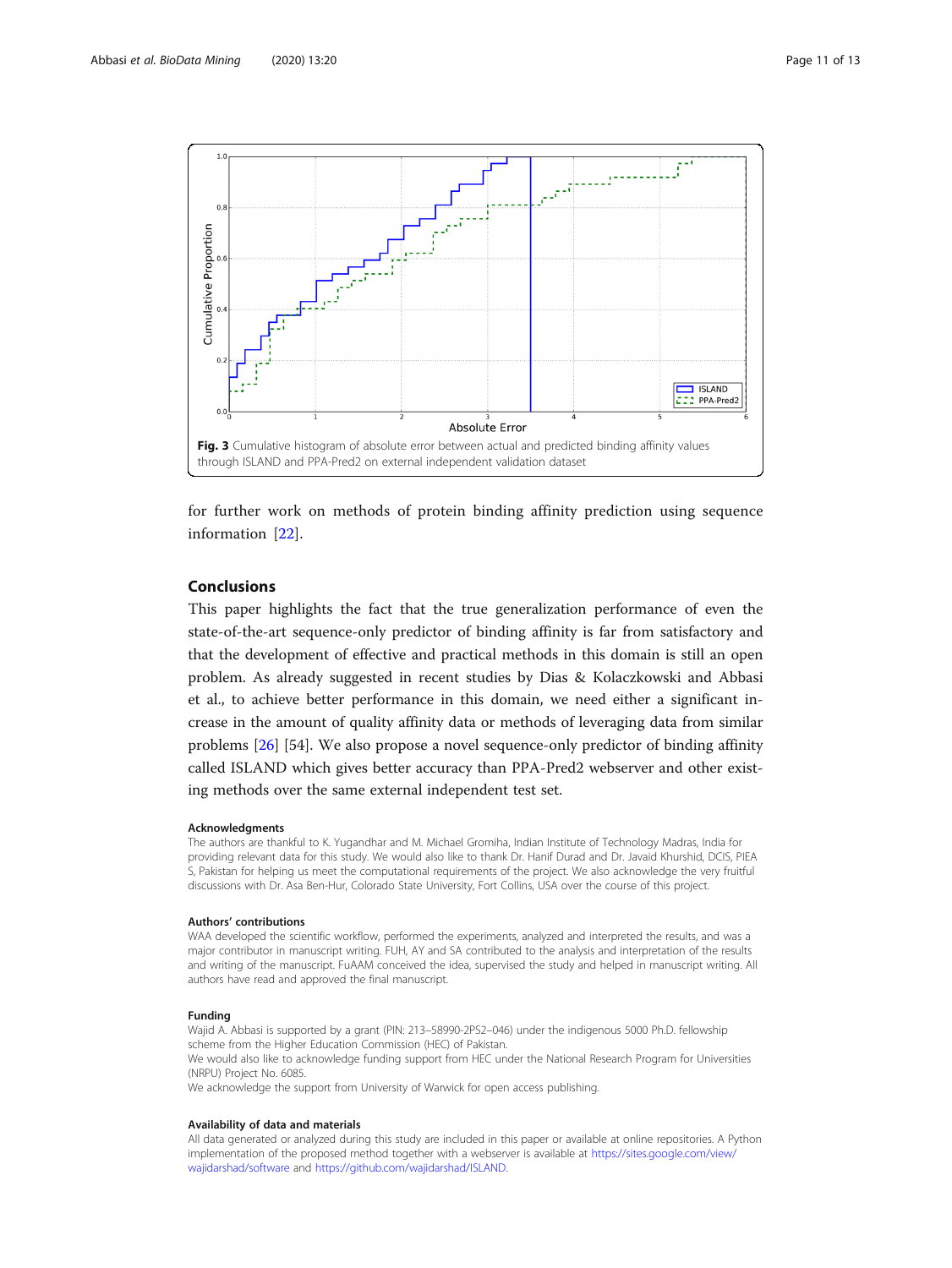#### <span id="page-11-0"></span>Ethics approval and consent to participate

This research does not involve human subjects, human material, or human data.

#### Consent for publication

This manuscript does not contain details, images, or videos relating to an individual person.

#### Competing interests

We have no conflict of interest to declare.

#### Author details

<sup>1</sup>Computational Biology and Data Analysis Laboratory, Department of Computer Science and Information Technology, King Abdullah Campus, University of Azad Jammu & Kashmir, Muzaffarabad, Pakistan. <sup>2</sup>Biomedical Informatics Research Laboratory, Department of Computer and Information Sciences, Pakistan Institute of Engineering and Applied Sciences (PIEAS), Nilore, Islamabad, Pakistan. <sup>3</sup>Biotechnology Laboratory, Department of Zoology, King Abdullah Campus, University of Azad Jammu & Kashmir, Muzaffarabad, Pakistan. <sup>4</sup>Department of Computer Science and the PathLAKE Consortium, University of Warwick, Coventry, UK.

#### Received: 3 April 2020 Accepted: 15 November 2020 Published online: 25 November 2020

#### References

- 1. Alberts B, Johnson A, Lewis J, Raff M, Roberts K, Walter P. Molecular biology of the cell. 4th ed. New York: Garland Science; 2002. <https://www.ncbi.nlm.nih.gov/books/NBK26911/>. Accessed 15 Apr 2017.
- 2. Tomlinson IM. Next-generation protein drugs. Nat Biotechnol. 2004;22:521–2.
- 3. Wilkinson KD. Quantitative analysis of protein-protein interactions. Methods Mol Biol Clifton NJ. 2004;261:15–32.
- 4. Kastritis PL, Bonvin AMJJ. On the binding affinity of macromolecular interactions: daring to ask why proteins interact. J R Soc Interface. 2013;10:20120835.
- 5. Vangone A, Bonvin AM. Contacts-based prediction of binding affinity in protein–protein complexes. eLife. 2015;4: e07454.
- 6. Chothia C, Janin J. Principles of protein–protein recognition. Nature. 1975;256:705–8.
- 7. Horton N, Lewis M. Calculation of the free energy of association for protein complexes. Protein Sci Publ Protein Soc. 1992;1:169–81.
- 8. Bogan AA, Thorn KS. Anatomy of hot spots in protein interfaces. J Mol Biol. 1998;280:1-9.
- 9. Qin S, Pang X, Zhou H-X. Automated prediction of protein association rate constants. Struct Lond Engl 1993. 2011;19: 1744–51.
- 10. Audie J, Scarlata S. A novel empirical free energy function that explains and predicts protein–protein binding affinities. Biophys Chem. 2007;129:198–211.
- 11. Ma XH, Wang CX, Li CH, Chen WZ. A fast empirical approach to binding free energy calculations based on protein interface information. Protein Eng. 2002;15:677–81.
- 12. Su Y, Zhou A, Xia X, Li W, Sun Z. Quantitative prediction of protein-protein binding affinity with a potential of mean force considering volume correction. Protein Sci Publ Protein Soc. 2009;18:2550–8.
- 13. Kastritis PL, Bonvin AMJJ. Are scoring functions in protein-protein docking ready to predict interactomes? Clues from a novel binding affinity benchmark. J Proteome Res. 2010;9:2216–25.
- 14. Ain QU, Aleksandrova A, Roessler FD, Ballester PJ. Machine-learning scoring functions to improve structure-based binding affinity prediction and virtual screening. Wiley Interdiscip Rev Comput Mol Sci. 2015;5:405–24.
- 15. Moal IH, Agius R, Bates PA. Protein-protein binding affinity prediction on a diverse set of structures. Bioinformatics (Oxford, England). 2011;27(21):3002–9. <https://doi.org/10.1093/bioinformatics/btr513>.
- 16. Tian F, Lv Y, Yang L. Structure-based prediction of protein-protein binding affinity with consideration of allosteric effect. Amino Acids. 2012;43:531–43.
- 17. Yugandhar K, Gromiha MM. Protein-protein binding affinity prediction from amino acid sequence. Bioinformatics. 2014; 30:3583–9.
- 18. Chen M, Ju CJ-T, Zhou G, Chen X, Zhang T, Chang K-W, et al. Multifaceted protein–protein interaction prediction based on Siamese residual RCNN. Bioinformatics. 2019;35:i305–14.
- 19. Srinivasulu YS, Wang J-R, Hsu K-T, Tsai M-J, Charoenkwan P, Huang W-L, et al. Characterizing informative sequence descriptors and predicting binding affinities of heterodimeric protein complexes. BMC Bioinformatics. 2015;16:1–11.
- 20. Kastritis PL, Moal IH, Hwang H, Weng Z, Bates PA, Bonvin AMJJ, et al. A structure-based benchmark for protein-protein binding affinity. Protein Sci Publ Protein Soc. 2011;20:482–91.
- 21. Yugandhar K, Gromiha MM. Response to the comment on 'protein-protein binding affinity prediction from amino acid sequence. Bioinformatics. 2015;31:978.
- 22. Yugandhar K, Gromiha MM. Protein–protein binding affinity prediction from amino acid sequence. Bioinformatics. 2014; 30(24):3583–9. <https://doi.org/10.1093/bioinformatics/btu580>.
- 23. Chen J, Sawyer N, Regan L. Protein–protein interactions: general trends in the relationship between binding affinity and interfacial buried surface area. Protein Sci Publ Protein Soc. 2013;22:510–5.
- 24. Eddy SR. Where did the BLOSUM62 alignment score matrix come from? Nat Biotechnol. 2004;22:1035–6.
- 25. Smith TF, Waterman MS. Identification of common molecular subsequences. J Mol Biol. 1981;147:195–7.
- 26. Abbasi WA, Asif A, Ben-Hur A, Minhas FUAA. Learning protein binding affinity using privileged information. BMC Bioinformatics. 2018;19:425.
- 27. Leslie C, Eskin E, Noble WS. The spectrum kernel: a string kernel for SVM protein classification. Pac Symp Biocomput Pac Symp Biocomput. 2002;7:564–75.
- 28. Minhas FUAA, Ben-Hur A. Multiple instance learning of Calmodulin binding sites. Bioinformatics. 2012;28:i416–22.
- 29. Minhas FUAA, Ross ED, Ben-Hur A. Amino acid composition predicts prion activity. PLoS Comput Biol. 2017;13:e1005465.